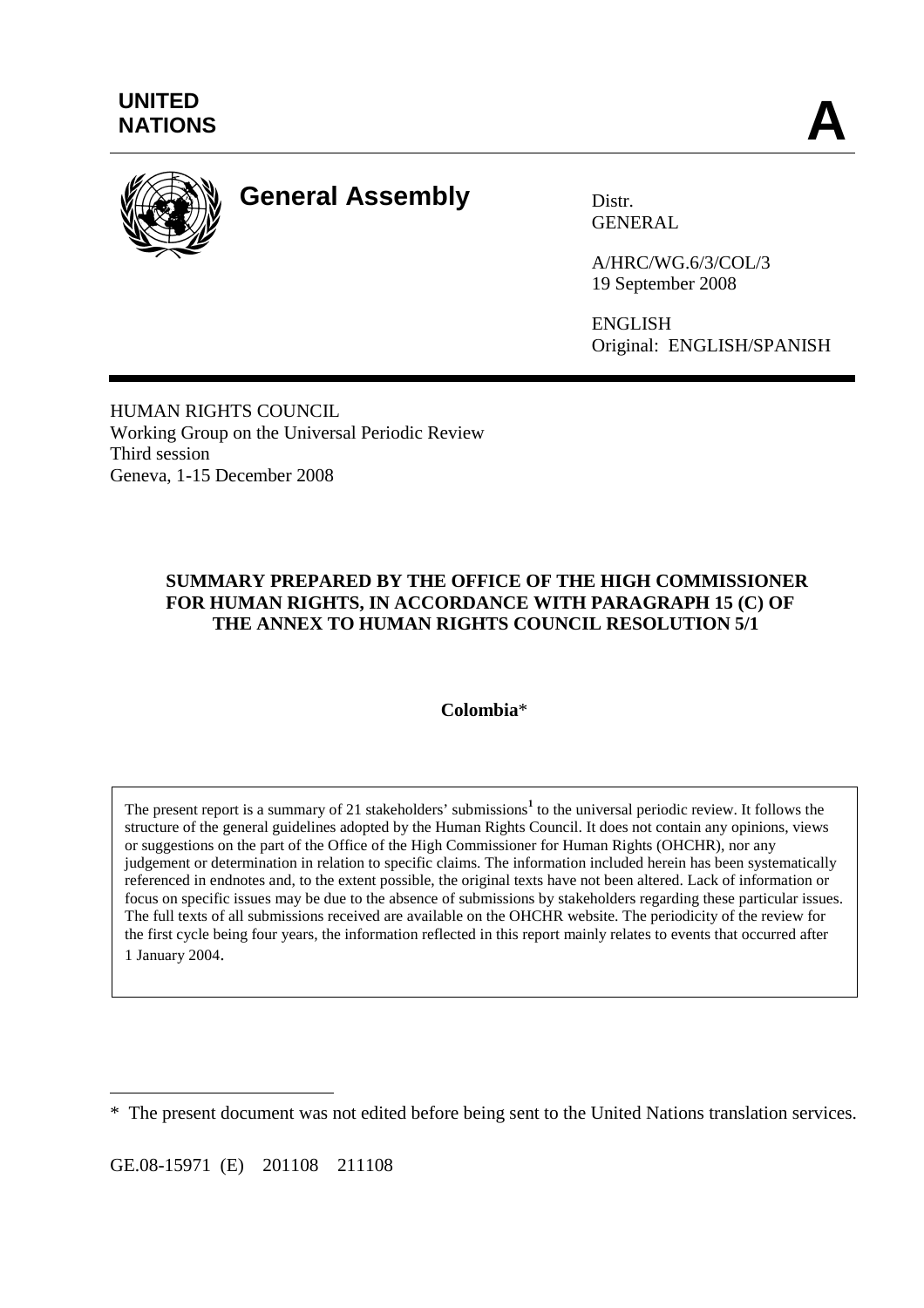## **I. BACKGROUND AND FRAMEWORK**

1. In accordance with information submitted by 34 organizations (JS3), in February 2008, the Colombian Government wrote to the civil and human rights organizations asking for their views regarding the human rights situation in the country for the purpose of the report to be submitted for the universal periodic review.**<sup>2</sup>** Those organizations reported that the Alianza de Organizaciones Sociales y Afines por la Democracia y la Paz (Alliance of Social and Related Organizations for Democracy and Peace) (754 organizations), the Colombia-Europe-United States Coordination (199 organizations) and the Plataforma Colombiana de Derechos Humanos, Democracia y Desarollo (Colombian Human Rights, Democracy and Development Platform) (110 organizations) queried the methodology employed by the Government for the review, considering that the State's attitude has been one rather of conflict than collaboration with civil society.**<sup>3</sup>** For their part, the organizations representing the LGBTTTTTI (lesbians, gays, bisexuals, transgenderists, transvestites, transformists, transgender, trans and intersex) sector reported that they had not been included in the survey, as they are not considered to be valid contributors owing to existing prejudice towards their working areas.**<sup>4</sup>**

## **A. Scope of international obligations**

2. Amnesty International (AI) reported that on ratification of the Rome Statute, Colombia made eight interpretative declarations and a declaration invoking article 124.**<sup>5</sup>** AI called on the government to withdraw the declaration made under Article 124 declaring that it does not accept the jurisdiction of the Court over war crimes committed by its nationals or on its territory and the declaration which attempts to limit the Court's jurisdiction regarding political crimes.**<sup>6</sup>**

## **B. Constitutional and legislative framework**

3. According to AI, the legal framework for the demobilization process of paramilitary groups initiated in 2003 has failed to conform to international standards on the rights of victims to truth, justice and reparation, as well as to ensure that paramilitaries are effectively dismantled and held to account for any human rights abuses.**<sup>7</sup>** About ten percent of the more than 31,000 paramilitaries that are said to have demobilized, have been included within the scope of the Justice and Peace process, under which they will benefit from reduced sentences in return for "full" disclosure of their involvement in human rights violations. The remaining 90 percent have so far escaped prosecution because Decree 128 grants de facto amnesties to those who are not under criminal investigation for human rights abuses or who have not been convicted of such crimes.**<sup>8</sup>** According to Vides Internazionale (VI), the Ministry of Defence estimates that between 2002 and 2008, 16,074 ex members of armed groups have demobilized individually, 2,412 of which were child soldiers.**<sup>9</sup>** VI also indicated that children must be considered victims of forced and illicit recruitment, and therefore should not be considered liable for crimes committed during their status as conscripted soldiers.**<sup>10</sup>**

4. Conscience and Peace Tax International (CPTI) indicated that under Article 2 of Law 548/99, the possibility of "voluntary" enlistment on mandatory military service of under the age of 18 had been repealed*.* **11**

## **C. Institutional and human rights infrastructure**

5. Colombia's institutions are facing serious threats, not only from the FARC guerrillas, but also from paramilitaries who have infiltrated the political system, as reported by HRW.**<sup>12</sup>** Key institutions, like the Colombian Congress, are undergoing a major crisis of legitimacy. HRW further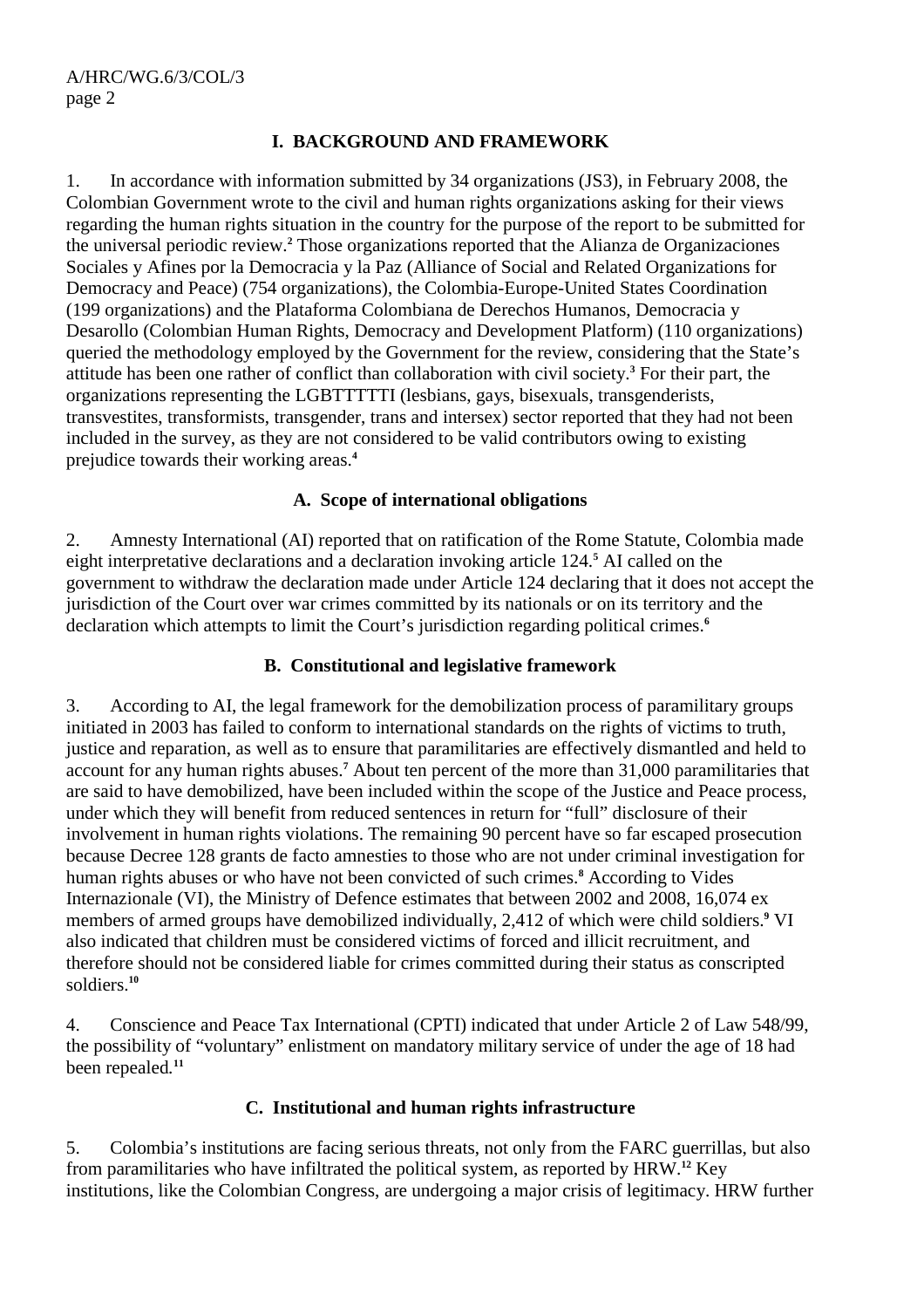A/HRC/WG.6/3/COL/3 page 3

indicated that Colombia's institutions of justice, and particularly its Supreme Court, have stood almost alone in bravely facing down the paramilitary threat, but they have to constantly struggle to defend their independence.**<sup>13</sup>** HRW recommended that the Council urge the Uribe administration to cease its attacks on the Colombian Supreme Court and other actors who are investigating paramilitaries' accomplices, and instead offer its unequivocal support for the investigations.**<sup>14</sup>**

## **D. Policy measures**

6. The United Nations and Colombian human rights organizations have been insisting for many years that the State should adopt a National Plan of Action in Human Rights and International Humanitarian Law, according to the report by the organizations belonging to the OIDHACO (International Office for Human Rights - Action on Colombia) network.**<sup>15</sup>** In this respect, the organizations have called for greater guarantees for their work, since these have not yet been granted and coordination remains suspended as a result.**<sup>16</sup>**

## **II. PROMOTION AND PROTECTION OF HUMAN RIGHTS ON THE GROUND**

## **A. Cooperation with human rights mechanisms**

7. The OIDHACO network considers that several rapporteurs should visit the country as a matter of urgency, in particular the Special Rapporteur on extrajudicial, summary or arbitrary executions, the Special Rapporteur on the independence of judges and lawyers and the Working Group on Arbitrary Detention, which for years has been telling the Government that it would like to visit the country.**<sup>17</sup>**The Andean Commission of Jurists, the World Organisation Against Torture (OMCT), La Alianza, the Colombia-Europe-United States Coordination and the Colombian Human Rights, Democracy and Development Platform, hereinafter referred to as joint submission JS1, recommended to the government to cooperate with the special procedures mechanisms through the effective implementation of the standing invitation for mandate-holders to visit the country.**<sup>18</sup>**

8. The OIDHACO network indicated that the Government has not complied with the recommendations issued by the former Commission on Human Rights, the Office of the United Nations High Commissioner for Human Rights (OUNHCHR), the system of rapporteurs and working groups and the supervisory committees on convention obligations, and has even acted against them, as in the case of its negotiations with the paramilitary groups, or its actions disregarding the independence of the judiciary and the land restitution rights of displaced persons, in particular the Afro-Colombian and indigenous communities.**<sup>19</sup>**

#### **B. Implementation of international human rights obligations, taking into account applicable international humanitarian law**

9. The JS1 organizations reported that for the last 40 years there has been an armed conflict in the meaning of article 1 of Protocol II Additional to the Geneva Conventions relating to non-international armed conflicts, and they mentioned the persistent denial by the President of the Republic that such a conflict exists.**<sup>20</sup>** The present Government refers to the armed conflict as a fight against terrorism.**<sup>21</sup>** According to the OIDHACO network, the national Government's denial of the existence of an internal armed conflict has hampered the search for a negotiated solution, which has also raised doubts about the Government's wish fully to apply international humanitarian law.**<sup>22</sup>** The OIDHACO network also referred to programmes such as the peasant soldiers and informers' network programmes, which continue to be implemented despite the fact that since 2002 the United Nations High Commissioner for Human Rights has recommended not applying them.**<sup>23</sup>** Between the Colombian Government and the FARC-EP (Revolutionary Armed Forces of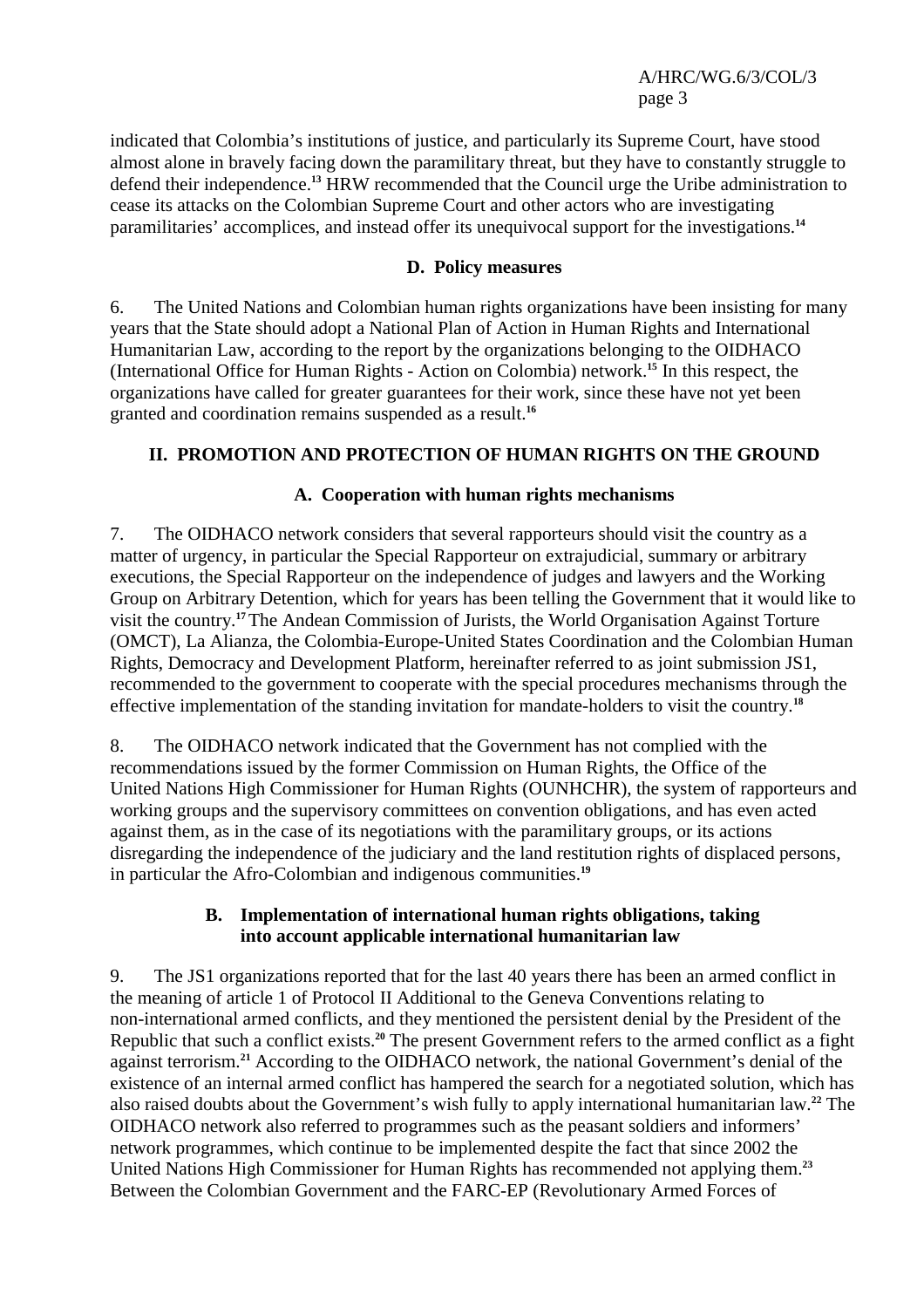A/HRC/WG.6/3/COL/3 page 4

Colombia - People's Army), various initiatives and proposals have been tabled since 2004, on the Government's side to obtain a humanitarian exchange of prisoners and kidnap victims, sometimes with the mediation of foreign governments, but there are no dialogue channels between the parties. Between the Government and the National Liberation Army (ELN), peace discussions have been taking place since 2005, but at the date of this report no agreement has been reached regarding a negotiating agenda.**<sup>24</sup>**

## **1. Equality and non-discrimination**

10. While some positive changes have been observed in the law favouring the rights of LGBT persons, these have been obtained through judicial proceedings (*tutela* action) and the jurisprudence of the Constitutional Court, as reported by 34 organizations in their joint submission (JS3).**<sup>25</sup>** Colombia Diversa (CD) also submitted information about discrimination at work, in the access to and quality of health services, and in the right to education; on violence based on prejudice; on police abuse and on the situation of LGBT persons deprived of liberty. Trans-ser also contributed information concerning the problems affecting this group.**<sup>26</sup>**

## **2. Right to life, liberty and security of the person**

11. In recent years, there have been increasing reports of extrajudicial executions carried out directly by the security forces, as reported by AI.**<sup>27</sup>** Most of the victims are campesinos or community leaders who the security forces falsely claimed were guerrillas killed in combat. In most cases, the military justice system claims jurisdiction over the investigation, and as a result such cases are often closed prematurely and those responsible are rarely brought to justice.**<sup>28</sup>** AI indicated that the government has issued a number of directives designed to tackle the increase in extrajudicial executions, however, these are yet to yield concrete results.**<sup>29</sup>** HRW also reported that the Army has increasingly been carrying out extrajudicial executions of civilians, who they later claim were combatants killed in action.**<sup>30</sup>** The OIDHACO network also submitted information on the problem of the "false positives", indicating that from January to December 2007, human rights organizations collected information on 131 cases of "false positives", in which 211 persons were killed, 20 tortured, 15 injured and 22 arbitrarily detained.**<sup>31</sup>**

12. According to HRW, the Government often claims that paramilitaries no longer exist, however new paramilitary groups have cropped up all over the country.**<sup>32</sup>** HRW indicated that the Organization of American States (OAS) Mission verifying the demobilizations has identified 22 such groups. The paramilitaries enforce their control through killings, enforced disappearances and threats, and they exert influence at some of the highest levels of government, as also indicated by HRW.**<sup>33</sup>** In recent months, eight foreign embassies in Bogotá and the OAS have reportedly received threats from these groups.**<sup>34</sup>** HRW further indicated that victims who have sought to press claims related to abuses by the paramilitaries have been killed.**<sup>35</sup>** HRW recommended that the Council urge the Government to take strong action to fully dismantle paramilitaries' continuing criminal, financial and political networks by supporting full and effective criminal investigations of these groups; and substantially strengthen the witness protection program.**<sup>36</sup>**According to the OIDHACO network, in December 2007, 542 paramilitaries were in prison. The great majority were not prosecuted under the Justice and Peace Act and were released under the 2003 Decree No. 128. Furthermore, the demobilization process has reached a legal impasse since the ruling of the Criminal Chamber of the Supreme Court of Justice, whereby offences perpetrated by the paramilitary are not political in nature so that such persons cannot take advantage of Decree No. 128.**37**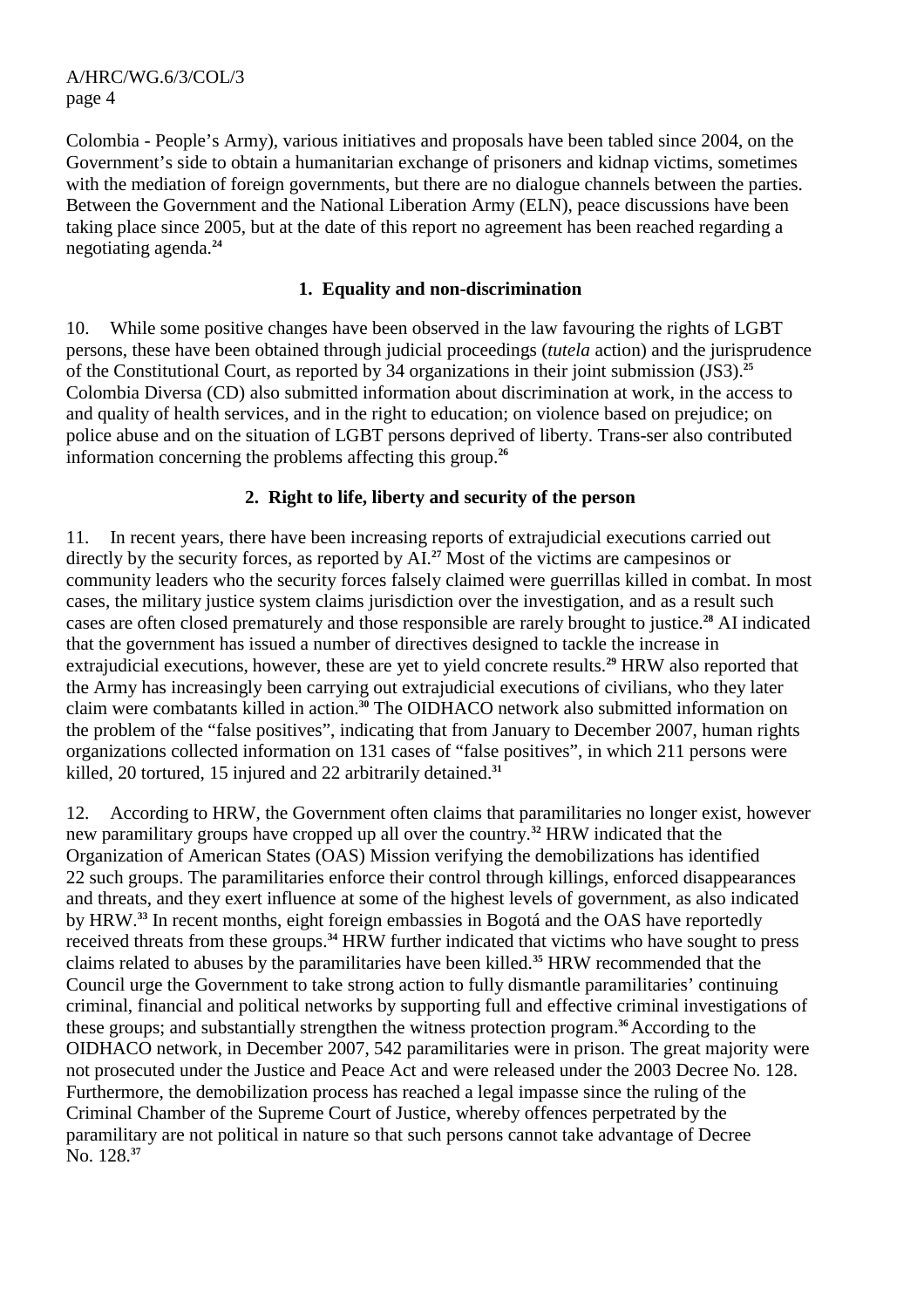13. Guerrilla groups continue to commit human rights abuses and to violate international humanitarian law, including deliberate killings of civilians, abductions and hostage-taking, as reported by AI.**<sup>38</sup>** The FARC is believed to hold around 700 hostages, often in appalling conditions. AI also expressed concern about the dispute between the FARC and the National Liberation Army (ELN) in Arauca Department, which has resulted in the killing of hundreds of civilians over the last few years, and about the continued use of anti-personnel mines by guerrilla groups. The FARC were also allegedly responsible for many of the 29 killings of candidates in the run-up to the October 2007 local elections. AI further expressed concern about bomb attacks that have taken place in several urban areas, some of which the authorities attributed to the FARC.**<sup>39</sup>** In recent years there has also been a substantial increase in the number of casualties from antipersonnel landmines, which are used by the guerrillas, as reported by HRW.**<sup>40</sup>**

14. According to JS1, between 2002 and 2007, around 932 persons were subjected to torture; 90.6 per cent of these cases involved the State's responsibility, while 9.4 per cent are believed to be attributable to the guerrilla.**<sup>41</sup>** Out of the total number, 82 were women and 33 minors. There were further reports of cases of cruel and degrading treatment by the police against the LGBT population.**<sup>42</sup>**

15. The JS1 organizations also indicated that from 2002 onwards there was an increase in arbitrary detentions, coinciding with the implementation of the "democratic security" policy.**<sup>43</sup>**

16. Colombia's laws criminalizing enforced disappearances are quite advanced, but their application is altogether insufficient, according to OIDHACO.**<sup>44</sup>** Enforced disappearances have long been a cornerstone of the security forces' counter-insurgency strategy, as reported by AI.**<sup>45</sup>** In most cases no one has been held accountable. Although some of the paramilitary leaders participating in the Justice and Peace process have revealed information about persons they have killed, information about the identity of their victims and the whereabouts of their bodies remains sketchy. More than 1,525 bodies of people thought to have been subjected to enforced disappearance by paramilitaries were exhumed between 2006 and 2008. Only 193 bodies have been identified and 160 returned to their families. The Attorney General's Office is reportedly investigating more than 15,000 cases of enforced disappearances.**<sup>46</sup>**

17. According to information provided by Human Rights First, Front Line, OMCT and FIDH ('The Coalition'), from July 2002 to December 2007, 75 human rights defenders were killed. Human rights defenders face a range of attacks and forms of intimidation, such as smear campaigns and break-ins, surveillance, death threats, physical assaults, kidnapping, assassination attempts and other types of attacks, such as unfounded criminal prosecutions and stigmatization as terrorist sympathizers.**<sup>47</sup>**The Coalition noted that the President should issue and enforce a directive prohibiting public officials from making false accusations that compromise the security or reputation of human rights defenders and the Colombian Congress should enact legislation regulating the use and collection of information in government intelligence reports.**<sup>48</sup>** The OIDHACO network comments that although the Government does run a protection programme, it is ineffective, due amongst other reasons to negative interference by top officials of the military and the Government and by the President of the Republic.**<sup>49</sup>**

18. According to statistics provided by AI, there has been an increase in killings of trade union members in 2008.**<sup>50</sup>** According to the World Federation of Trade Unions (WFTU), in 2008, 26 trade union members were killed, most of them by paramilitary groups, who consider that the trade union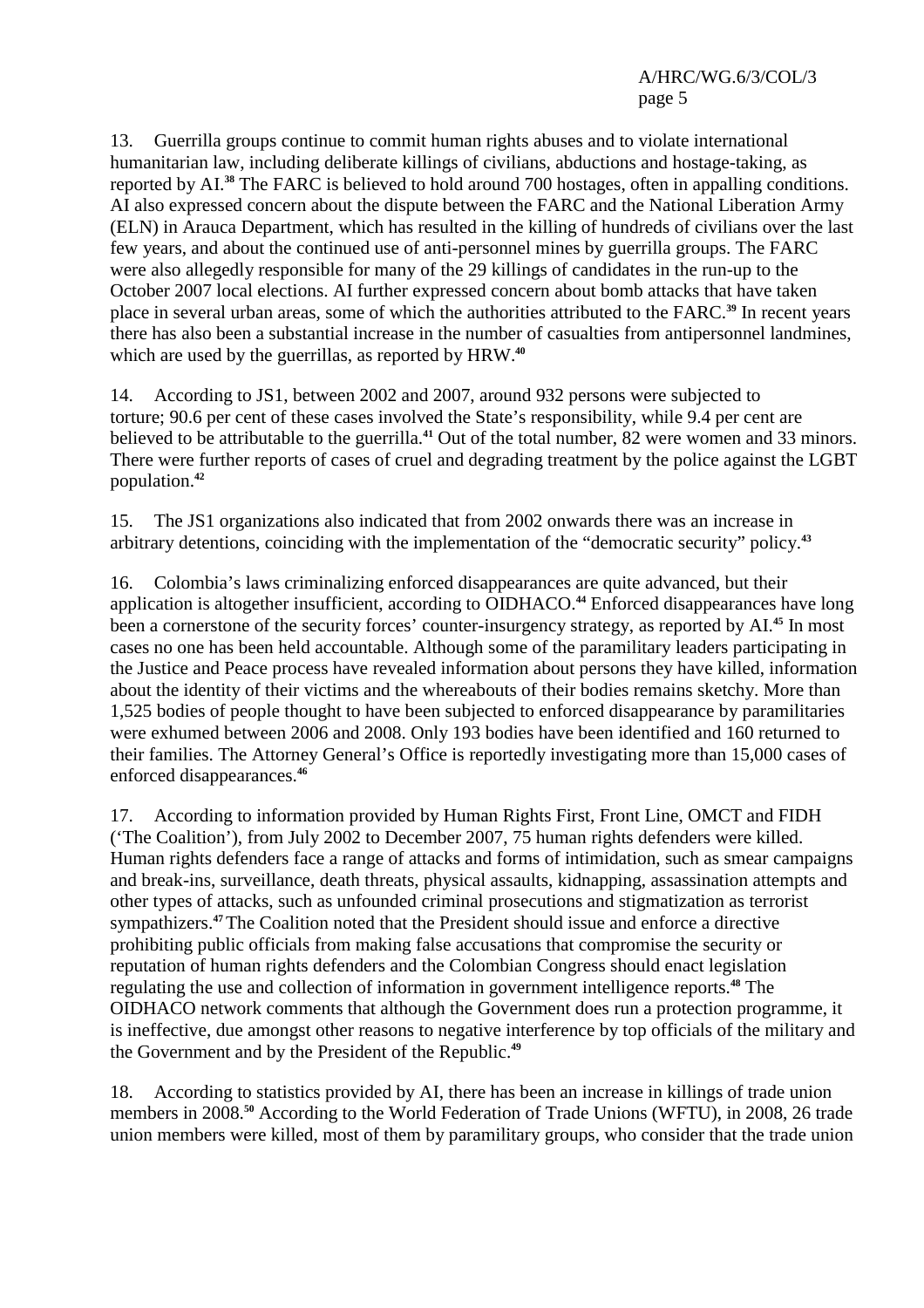movement is related to the guerrillas or to extreme left-wing movements. WFTU further indicated that 96.8 per cent of these killings remain unpunished.**<sup>51</sup>** HRW also raised concerns on the killings of unionists and recommended to provide increased long-term support to the prosecutors' subunit, in the Office of the Attorney General, investigating unionist killings.**<sup>52</sup>**

19. The OIDHACO network commented that in the dynamic of internal armed conflict, women especially suffer physical, psychological and sexual violence.**<sup>53</sup>** The JS3 organizations also stressed the vulnerability of lesbian women.**<sup>54</sup>**According to the Latin American and Caribbean Committee for the Defense of Women's Rights (CLADEM), several reports agree that the present Democratic Security Policy increases the exposure of women to sexual violence.**<sup>55</sup>** Threats and direct attacks against women and their organizations are still continuing.**<sup>56</sup>** CLADEM also indicated that in the last four years a total of 127 cases of sexual violence were reported to the National Directorate of Public Prosecutors' Offices, in which most of the aggressors were identified as persons belonging to legal or illegal armed groups.**<sup>57</sup>** On the other hand not enough effort has been made in the implementation of the Justice and Peace Act to draw attention to the offence of sexual violence perpetrated against women, adolescents and girls.**<sup>58</sup>** AI also reported that in May 2008 the Constitutional Court ruled on a "tutela" presented on behalf of women victims of paramilitary violence stating that the government's strategy for protecting victims was in breach of the state's constitutional and international obligation to prevent discrimination and violence against women. The Court gave the authorities six months to revise the witness protection programme.**<sup>59</sup>**The JS1 organizations also supplied information on sexual violence against women.**<sup>60</sup>**

20. CPTI also expressed concern about a number of human rights violations associated with the military recruitment system in Colombia, such as *inter alia*, the practice of the "batidas," as well as forced recruitment, by both, the armed forces of the state and non-state actors.**<sup>61</sup>**

21. According to VI, it is estimated that there are between 11,000 and 14,000 child soldiers in Colombia today.**<sup>62</sup>**HRW indicated that the guerrillas regularly recruit children as combatants, including children under the age of 15.**<sup>63</sup>** AI reported that it continues to receive reports about forced recruitment of children by both guerrilla and paramilitary groups.**<sup>64</sup>**On 6 March 2007, the Ministry of Defence issued a Directive prohibiting the use of children for intelligence purposes; however, AI indicated that the Colombian security forces continue to employ children in intelligence and other similar activities. AI also noted that on 12 February 2008, the government accepted the reporting and monitoring mechanisms under United Nations Security Council Resolution 1612 (2005) but expressed reservations about extending the reporting and monitoring mechanism to cover acts of sexual violence.**<sup>65</sup>** AI called on the government to ensure the full participation of NGOs in the mechanism, the effective coordination with the United Nations as well as the inclusion of sexual violence as a specific category within the mechanism. AI also called on the government to acknowledge that paramilitaries, as well as guerrilla groups, continue to recruit children and, as such, should not be removed from the United Nations Secretary General's list of parties that recruit or use children in situations of armed conflict.**<sup>66</sup>**

22. The JS3 organizations expressed concern at the vulnerable situation of young transvestites or trans engaged in prostitution.**<sup>67</sup>**

23. The Global Initiative to End All Corporal Punishment of Children (GIEACPC) made reference to concerns expressed by the Committee on the Rights of the Child on the use of corporal punishment in the home and schools and other institutions, recommending enforcement of the legislation. GIEACPC further noted that there is no explicit prohibition of corporal punishment as a disciplinary measure in penal institutions.<sup>68</sup> GIEACPC hoped the review will recommend that the government enact explicit prohibition of all corporal punishment, however "light," in all settings.<sup>69</sup>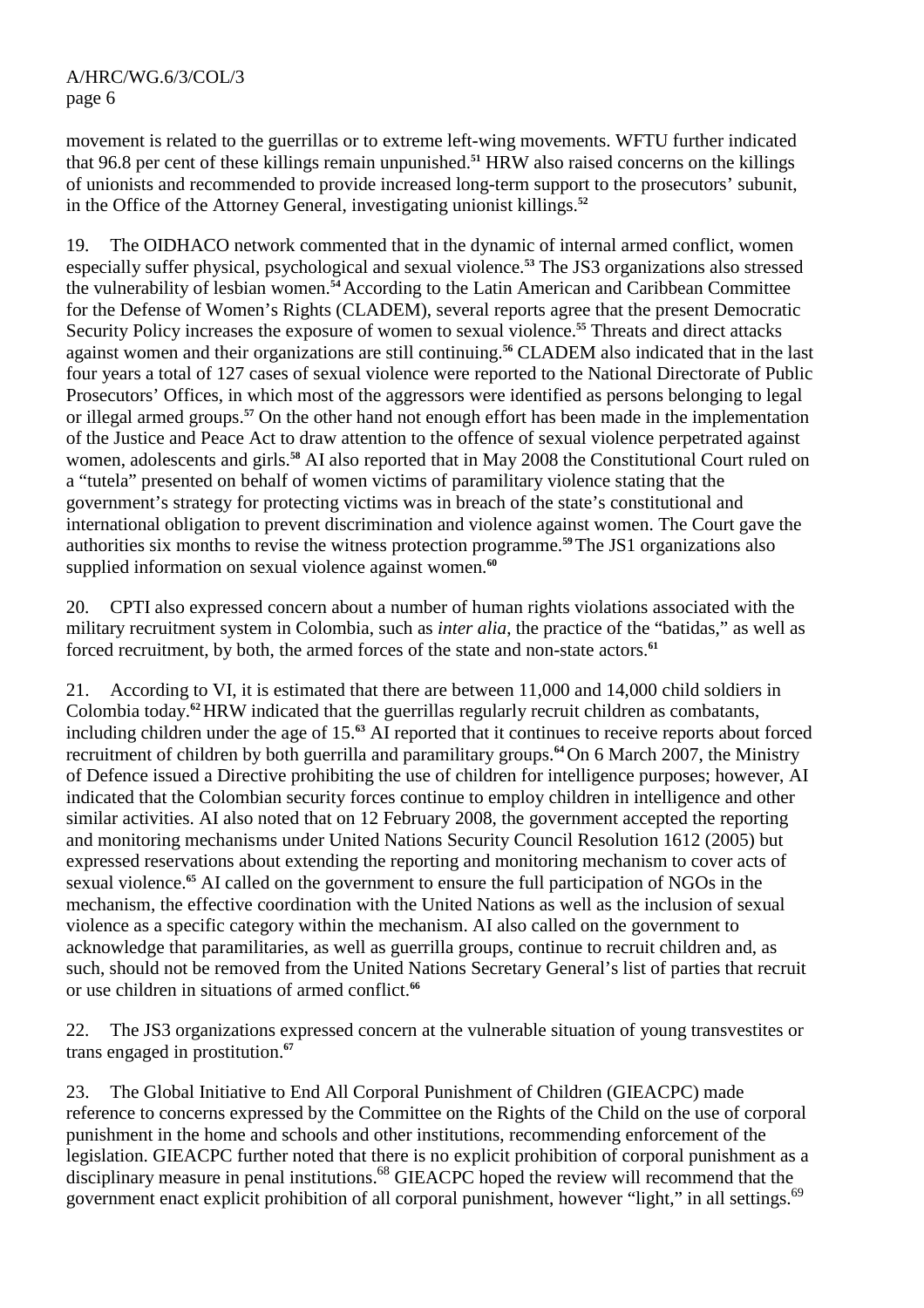24. The new Children's and Adolescents' Code established a new system for dealing with offences committed by minors. There is nevertheless much concern regarding the transition phase, since a great deal of effort is needed to train professionals, to verify the suitability of institutions and the diversification of educational models, according to reports by the JS4 organizations.**<sup>70</sup>**

# **3. Administration of justice, including impunity, and the rule of law**

25. The Justice and Peace Unit of the Office of the Attorney General is responsible for investigating abuses committed by members of illegal armed groups supposedly demobilized under Law 975, whereas investigation of human rights violations involving the security forces remains under the jurisdiction of the Human Rights Unit. AI further indicated that separate criminal investigations dealt with by different units may weaken investigations.**<sup>71</sup>** According to HRW, accountability for serious crimes is almost non-existent.**<sup>72</sup>** The OIDHACO network for its part indicated that the initial versions by the free paramilitary chiefs shed useful light on the set up that made the crimes of these groups possible. The truth-building process, however, was suddenly interrupted when the main paramilitary chiefs were extradited to the United States in May 2008.**<sup>73</sup>** The JS1 organizations also referred to the impunity enjoyed by paramilitaries for their crimes, the safety of victims and witnesses, the National Search Plan for Disappeared Persons adopted in 2007 and the extradition of 15 paramilitary chiefs to another country.**<sup>74</sup>**

26. The OIDHACO network expressed its concern at the killing in 2006 and 2007 of 17 victims who were participating in the Justice and Peace process.**<sup>75</sup>** According to AI, in September 2007 the government created a protection programme for victims and witnesses participating in the Justice and Peace process.**<sup>76</sup>**AI also informed that on 22 April 2008, the government issued a Decree creating a programme for victims of abuses by illegal armed groups to receive modest individual monetary reparations from the state. However, the Decree fails to address the issue of land ownership, as well as reparation for victims of violations by the security forces and other state agents, and collective reparations for organizations that have been affected by the conflict, such as trade unions, human rights NGOs, and civilian Indigenous and Afro-descendant communities.**<sup>77</sup>** According to information provided by the OIDHACO network, the National Commission for Reparation and Reconciliation (CNRR) admits that demobilized paramilitaries have neither confessed nor handed over the quantity of properties required by law, and none of the goods offered by them in the course of their inquiries have reached the Victims Reparation Fund.**<sup>78</sup>**

## **4. Right to privacy, marriage and family life**

27. The JS3 organizations mentioned the rights of same-sex couples, referring to one case in particular on which the Human Rights Committee had expressed its opinion in 2005 (Communication No. 1361/2005).**<sup>79</sup>**

28. In their joint submission, World Vision, Plan Internacional Colombia, Aldeas SOS Colombia (SOS Children's Villages), Observatorio sobre Infancia de la Universidad Nacional de Colombia (Children's Observatory of the University of Colombia), and Save the Children United Kingdom (JS4) reported that a significant number of children throughout the country have not been entered in the civil registry of births, while others who were entered no longer appear in the registry, owing to the fact that the process of modernizing and automating the National Registry has still not been completed.**<sup>80</sup>** According to the law, children must be registered at the place of their birth, which is not easy to comply with for persons who have had to move or have insufficient means to do so.**81**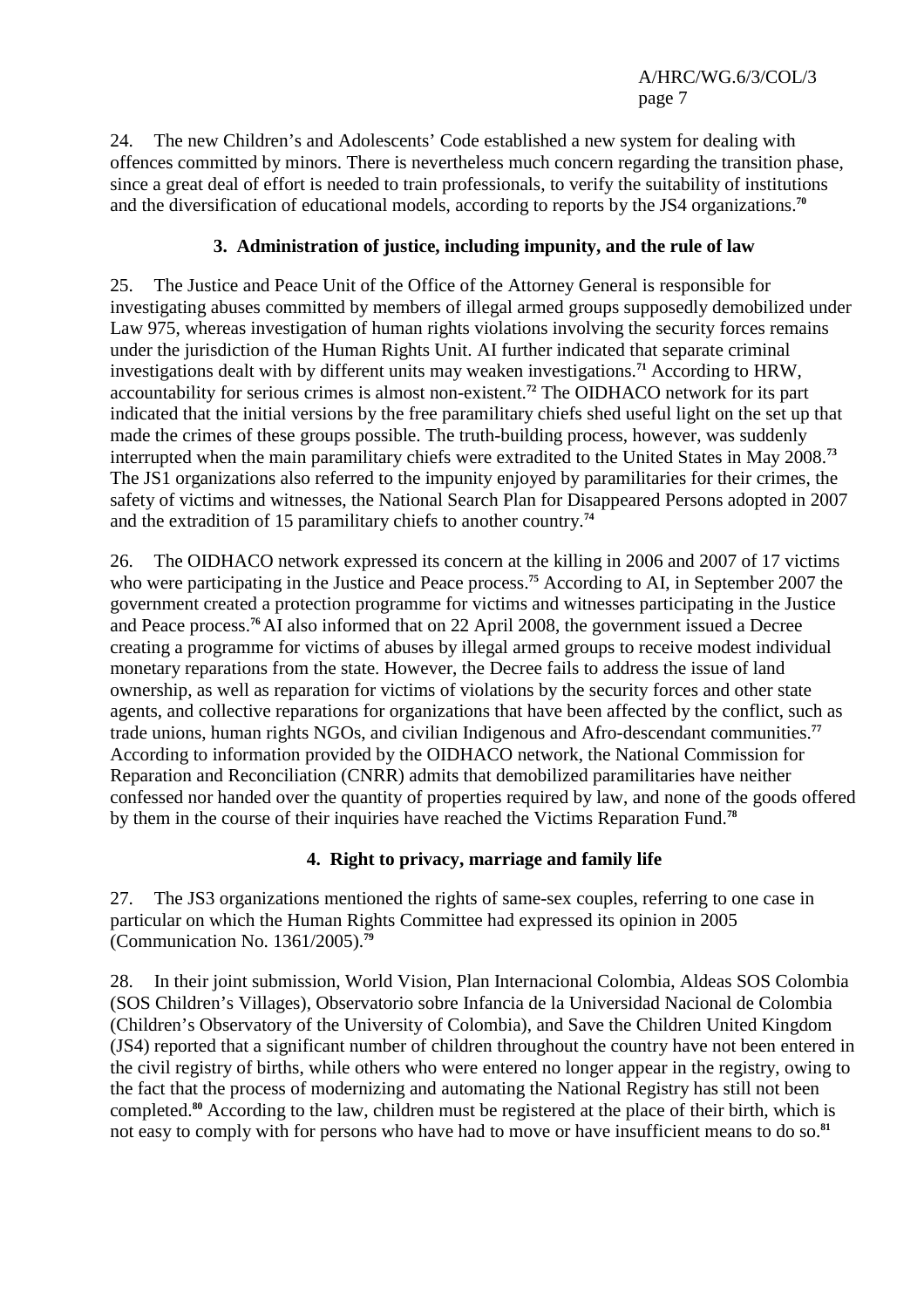## **5. Freedom of religion or belief, expression, association and peaceful assembly, and right to participate in public and political life**

29. Religious organizations regularly complain that the registration process is too lengthy and cumbersome, as reported by the Institute on Religion and Public Policy (IRRP).**<sup>82</sup>** There are also complaints by some non-Catholic organizations that the process is biased against them.**<sup>83</sup>** IRRP further indicated that there have been reports of violence, discrimination, harassment, and intimidation by guerrillas, paramilitaries, and indigenous groups targeting religious communities and individuals. There have also been sporadic reports of indigenous groups setting fire to some Christian missionary churches either on or near indigenous lands.**<sup>84</sup>**

30. CPTI reported on difficulties faced by conscientious objectors, whose objection is all too often interpreted as active support of the "other side". No legislation or regulations recognise conscientious objectors to be exempted or excused of such service and military authorities have refused to accept such declarations.**<sup>85</sup>** CPTI also referred to recent death threats to a number of prominent members of Red Juvenil, an organisation which has been active in the support of conscientious objectors to military service and other young persons threatened by forcible recruitment by the Government or any armed non-state actor in Colombia.**<sup>86</sup>**

31. According to Reporters Without Borders (RWB), journalists in Colombia are directly and physically threatened. The media, especially in the provinces, risk reprisals if they tackle sensitive topics such as drug-trafficking, armed conflict and corruption. RWB reported that the main enemies of Colombian journalists are the paramilitary forces.**<sup>87</sup>** The guerrillas are also a threat to journalists.**<sup>88</sup>** Threats to journalists increased in the north-eastern department of Santander in the first quarter of 2008.**<sup>89</sup>** Five journalists obtained protection in 2007, under the OAS journalists protection programme.**<sup>90</sup>**

# **6. Right to work and to just and favourable conditions of work**

32. LGBT persons face greater obstacles at work on account of discrimination for reasons of sexual orientation and gender identity/expression, according to reports by the JS3 organizations.<sup>91</sup>

# **7. Right to social security and to an adequate standard of living**

33. The JS1 organizations indicated that although the country has enjoyed significant levels of economic growth in recent years, this has not led to a decrease in inequality, poverty and unemployment. Regressive measures have been adopted, such as cutting back resources transferred to local authorities for investments related to health, education and basic sanitation.**<sup>92</sup>** According to official figures quoted by the JS1 organizations, 41 percent of the population are in a situation of food insecurity, while public health has been deteriorating. The health system suffers from very uneven levels of coverage and quality, which depend on people's ability to pay. A further concern is the closure and privatization of the specialized hospital network.**<sup>93</sup>** The JS3 organizations noted the absence of public policies in favour of the LGBT population.**<sup>94</sup>** The JS4 organizations commented on the high proportion of the population without access to basic services, or to supplies of drinking water or sanitation; the nutritional situation of ethnic minorities; the worrying number of international adoptions; the ill-treatment of children; the sexual and commercial exploitation of minors; and child labour, chiefly in the informal sector and in high risk occupations.**95**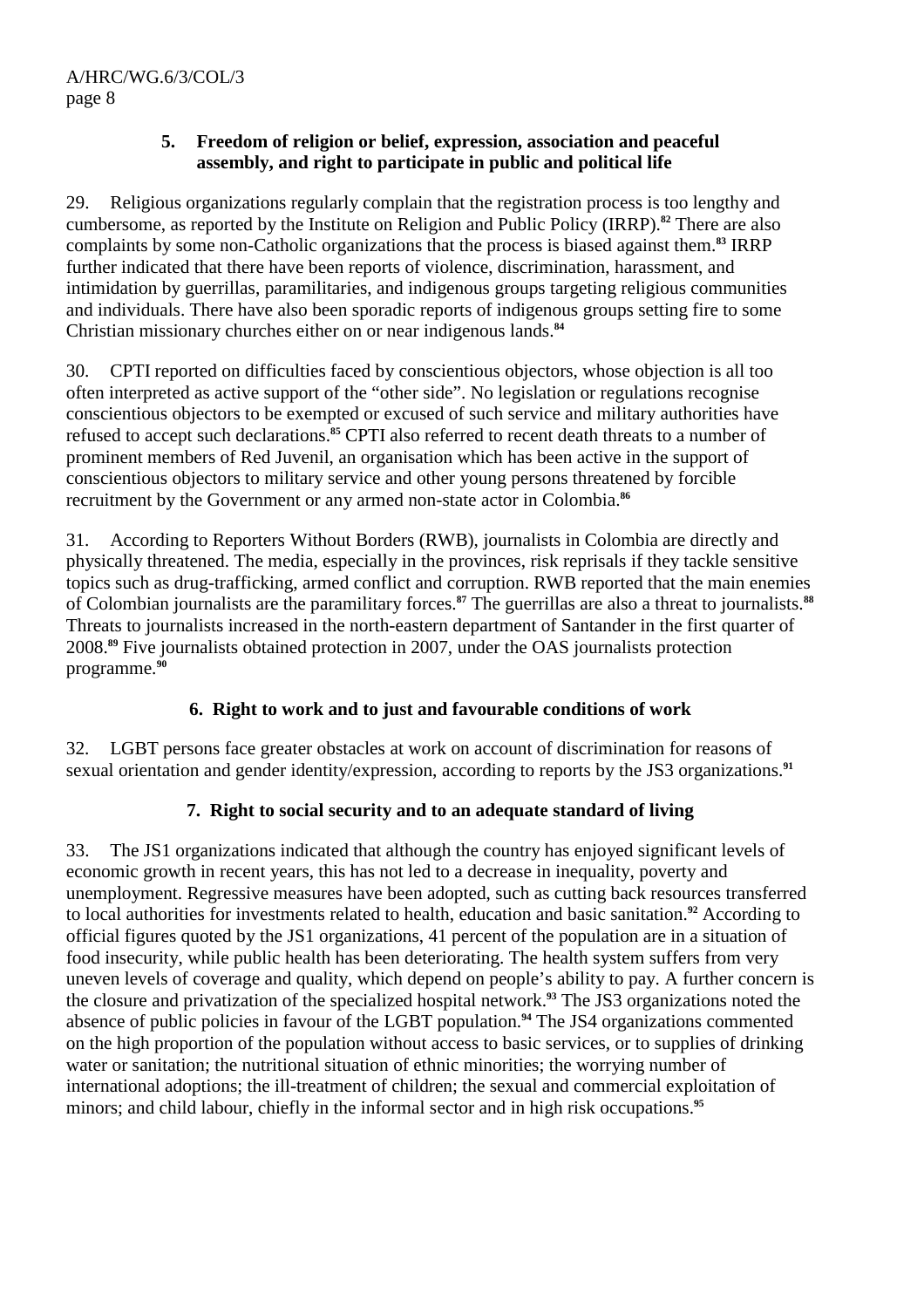34. The JS1 organizations mentioned attacks against property protected by humanitarian law, such as blocking of food supplies and highways, or attacks on medical missions and schools, perpetrated by all the groups involved in the hostilities. The guerrilla groups continue to use prohibited weapons. The JS1 organizations also reported that, according to Handicap International, Colombia is the country with the highest number of victims of anti-personnel mines in the world.**<sup>96</sup>**

35. Centre on Housing Rights (COHRE) supplied information on the right to adequate housing and against expulsions, with special emphasis on the rights enjoyed by the victims of enforced displacements.**<sup>97</sup>** COHRE pointed out that the State of Colombia should promote and adopt policies, programmes and concrete measures to ensure that displaced persons return to their lands, in conditions that guarantee their tenure, use and enjoyment of their property. It also drew attention to the opinion of the Constitutional Court of Colombia, according to which the right of persons in a situation of displacement to recover property they were deprived of is a fundamental right, because the relevant international norms are part of Colombia's domestic legislation since they belong to the country's "constitutional core" and must therefore be implemented by the national authorities.**<sup>98</sup>**

## **8. Right to education**

36. The JS1 organizations reported that in Colombia primary education is not free of charge. According to official data, the rate of illiteracy among persons over the age of 15 is 7.9 per cent. The rate among Afro-Colombian women is 18.4 per cent and men 16.9 per cent, among indigenous men 13.1 per cent and indigenous women 22 per cent.**<sup>99</sup>** According to the JS3 organizations, discrimination on the ground of sexual preference is encouraged by several bodies in the education system, which is reflected in the lack of public policies in favour of the LGBT population.**<sup>100</sup>**

## **9. Internally displaced persons**

37. AI and HRW indicated that the number of internally displaced people (IDPs) continues to increase. In the last 20 years, 3-4 million people have been forcibly displaced, in particular campesino and Indigenous and Afro-descendant communities.**<sup>101</sup>**The Internal Displacement Monitoring Centre of the Norwegian Refugee Council IDMC/NRWC indicated that none of the IDPs live in camps, but there are areas where the majority of the inhabitants are IDPs. 96 per cent of the country's more than 1,000 municipalities have experienced force displacement.**<sup>102</sup>** Afro-Colombian and indigenous communities are proportionally more exposed to conflict, violence and displacement.**<sup>103</sup>**The IDMC/NRC expressed concern *inter alia* about the precarious living conditions of IDPs in humanitarian zones; the increasing threats and attacks against returnees; the protection risks of internally displaced children and their limited access to education; the lack of adequate protection and effective remedies.**<sup>104</sup>**

38. The JS1 organizations for their part commented that the State had not fulfilled its obligation to protect the property of the displaced population, nor had it undertaken to give back property that had been seized by the paramilitary groups.<sup>105</sup> According to the OIDHACO network, the returns organized by the Government have not respected the international principles of voluntariness, security and dignity. Many returned families have been displaced again.**<sup>106</sup>** The OIDHACO network also reported that the budget assigned to the displaced population has increased in recent years, but according to the Constitutional Court this effort is still insufficient.**<sup>107</sup>** The IDMC/NRC informed that in response to the Court verdict, the Nacional Plan of Integral Attention to People Displaced by Violence was launched in February 2005 and the government committed about US\$ 2 billion to the protection and assistance of IDPs for the period from 2005 to 2010.**<sup>108</sup>** The JS3 organizations also informed about little recognized displacement situations of LGBT persons on account of their sexual preferences, identity, appearance or gender expression.**109**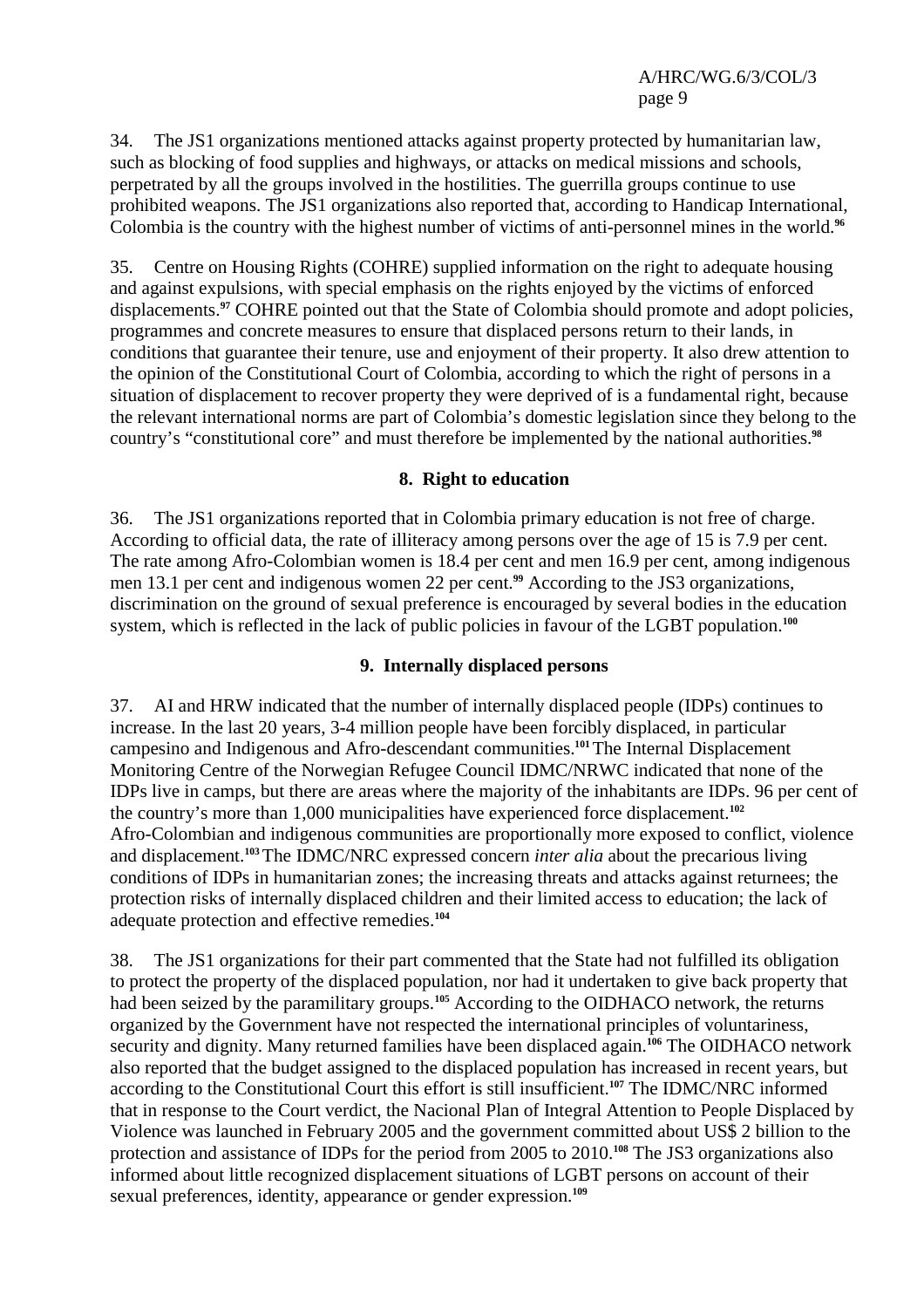## **III. ACHIEVEMENTS, BEST PRACTICES, CHALLENGES AND CONSTRAINTS**

39. The OIDHACO network welcomed the drop in the number of massacres, kidnappings and certain military-style operations, such as armed seizures of villages and illegal roadblocks on the country's highways. This decrease should be seen more as the outcome of strategies pursued in relation to the chief armed actors, including negotiating with paramilitary groups, increasing the presence of security forces and increasing pressure on the FARC-EP, rather than a human rights policy. Nevertheless, the increased militarization of territories had increased the number of human rights violations directly attributed to the security forces, such as extrajudicial executions.**<sup>110</sup>**

40. AI also indicated that all the parties to the internal armed conflict in Colombia continue to be responsible for widespread abuses of international human rights and humanitarian law, mostly committed against civilians. However, in recent years, there have been reductions in some types of human rights abuses. Kidnappings have fallen as have the number of killings of civilians.**<sup>111</sup>** AI welcomed the fact that several high-profile hostages, have now gained their freedom after years of captivity at the hands of the Revolutionary Armed Forces of Colombia (FARC). AI noted that the security situation has also improved in some urban centres, as well as in many of its principal highways. However, AI indicated that the human rights and humanitarian situation remains critical, and has even deteriorated in some regions, expressing particular concern about increases in extrajudicial executions committed by the security forces and about the increased number of civilians forcibly displaced by the armed conflict.**<sup>112</sup>**

41. The OIDHACO network considered that the fact that many of the contacts between politicians, both Congress and Executive, and paramilitary groups are being investigated is a significant step forward.**<sup>113</sup>**It is hoped that these efforts will continue and will not be undermined by statements on the part of the President alleging a lack of independence of the Judiciary, or by legal initiatives designed to avoid establishing the judicial responsibilities of congressmen.**<sup>114</sup>**

42. The JS4 highlighted the passing of the Children's and Adolescents' Act as an advance for the country, but recalled that the current challenge now consisted in full implementation.**<sup>115</sup>**

## **IV. KEY NATIONAL PRIORITIES, INITIATIVES AND COMMITMENTS**

N/A.

# **V. CAPACITY-BUILDING AND TECHNICAL ASSISTANCE**

 $N/A$ .

*Notes* 

<sup>1</sup> The stakeholders listed below have contributed information for this summary; the full texts of all original submissions are available at: www.ohchr.org. (One asterisk denotes a non-governmental organization in consultative status with the Economic and Social Council.)

| Amnesty International, London (England)*.                                              |
|----------------------------------------------------------------------------------------|
| Colombia Diversa, Colombia                                                             |
| Comité de América latina y el Caribe para la Defensa de los Derechos de la Mujer/Latin |
| American Committee for the Defence of Women's Rights (CLADEM), Colombia*.              |
| Centre on Housing Rights and Evictions, Geneva (Switzerland)*                          |
| Conscience and Peace Tax International, Thonex (Switzerland)*.                         |
|                                                                                        |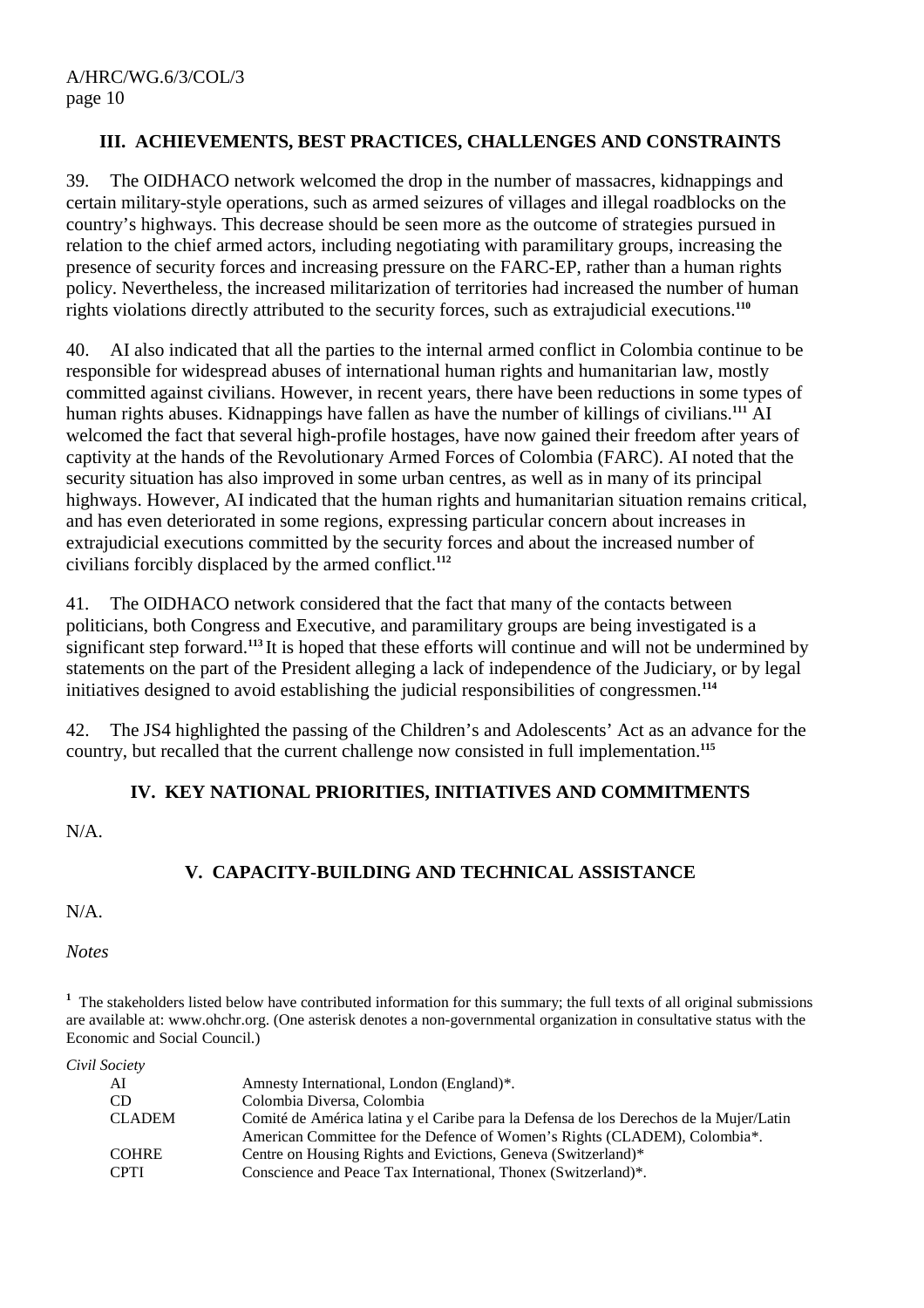| <b>GHRP</b><br><b>GIEACPC</b><br><b>HRW</b> | Germán Humberto Rincón Perfetti<br>Global Initiative to End All Corporal Punishment of Children                                                                                                                                                                                                                                                                                                                                                                                                                                                                                                                                                                                                     |
|---------------------------------------------|-----------------------------------------------------------------------------------------------------------------------------------------------------------------------------------------------------------------------------------------------------------------------------------------------------------------------------------------------------------------------------------------------------------------------------------------------------------------------------------------------------------------------------------------------------------------------------------------------------------------------------------------------------------------------------------------------------|
| <b>IDMC/NRC</b>                             | Human Rights Watch, Geneva (Switzerland)*.<br>Internal Displacement Monitoring Centre of the Norwegian Refugee Council, Geneva<br>(Switzerland)*.                                                                                                                                                                                                                                                                                                                                                                                                                                                                                                                                                   |
| ICJ                                         | International Commission of Jurists, Geneva (Switzerland)*.                                                                                                                                                                                                                                                                                                                                                                                                                                                                                                                                                                                                                                         |
| Vides                                       | International Volunteerism Organization for Women, Education and Development (Vides<br>Internazionale)*.                                                                                                                                                                                                                                                                                                                                                                                                                                                                                                                                                                                            |
| <b>IRPP</b>                                 | Institute on Religion and Public Policy, Washington DC (USA)                                                                                                                                                                                                                                                                                                                                                                                                                                                                                                                                                                                                                                        |
| JS1                                         | Joint submission by 5 NGOs: Colombian Commission of Jurists (CCJ)*, Bogotá<br>(Colombia), OMCT*, La Alianza, Coordinación Colombia Europa Estados Unidos,<br>Plataforma Colombiana Derechos Humanos Democracia y Desarrollo                                                                                                                                                                                                                                                                                                                                                                                                                                                                         |
| JS <sub>2</sub>                             | Joint submission by 15 NGOs: Federación de Asociaciones de Defensa y Promoción de los<br>Derechos Humanos (FADPDH), Madrid (España) and member organizations: Asociación<br>para las Naciones Unidas en España (ANUE), Asociación Pro Derechos humanos de<br>España (APDHE), Asociación para la Defensa de las Libertades Religiosas, Comisión<br>Española de Ayuda al Refugiado (CEAR), Institut de Drets Humans de Catalunya, Instituto<br>de Estudios Políticos para América Latina y África (IEPALA), Justicia y Paz, Liga<br>Española Pro Derechos Humanos, Movimiento por la Paz, el Desarme y la Libertad<br>(MPDL), Paz y Cooperación, Mundubat, UNESCO Etxea, Miembro Invitado: Asociación |
|                                             | Española para el Desarrollo y la Aplicación del Derecho Internacional de los DDHH<br>(AEDIDH), Madrid (Spain)                                                                                                                                                                                                                                                                                                                                                                                                                                                                                                                                                                                       |
| JS3                                         | Joint submission by 34 NGOs: Espacio Latinoamericano de Sexualidades y Derechos -                                                                                                                                                                                                                                                                                                                                                                                                                                                                                                                                                                                                                   |
|                                             | Proyecto Colombia Mulabi and Asociación Derecho a la Identidad-ADALID, Asociación                                                                                                                                                                                                                                                                                                                                                                                                                                                                                                                                                                                                                   |
|                                             | Líderes en Acción, Bogotá Neo Queer Rockers, Colectivo Feminista Hallyaniwa -                                                                                                                                                                                                                                                                                                                                                                                                                                                                                                                                                                                                                       |
|                                             | Universidad Nacional, Colectivo Sentimos Diverso, Colectivo Tinku, Colombia Diversa,                                                                                                                                                                                                                                                                                                                                                                                                                                                                                                                                                                                                                |
|                                             | Comunidad del Discípulo Amado, Corporación Sisma Mujer, Corporación el Otro,                                                                                                                                                                                                                                                                                                                                                                                                                                                                                                                                                                                                                        |
|                                             | Corporación Opción por el derecho a ser y el deber de hacer, Ciudadano Gay de Medellín,                                                                                                                                                                                                                                                                                                                                                                                                                                                                                                                                                                                                             |
|                                             | De-liberar, DeGenerese-E, Escuela De Colores - Red De Maestros y Maestras Por La                                                                                                                                                                                                                                                                                                                                                                                                                                                                                                                                                                                                                    |
|                                             | Diversidad Sexual, Fundación Radiodiversia, Grupo de Mamás Lesbianas, International                                                                                                                                                                                                                                                                                                                                                                                                                                                                                                                                                                                                                 |
|                                             | Lesbians and Gay Law Assocciation Latinoamérica, L & C Investigaciones, Mesa LGBT                                                                                                                                                                                                                                                                                                                                                                                                                                                                                                                                                                                                                   |
|                                             | de Bogotá, Mesa Joven por la Diversidad Sexual, Movimiento Poder Ciudadano, Mujeres<br>Al Borde, MULABI-Colombia, Paréntesis - Grupo Interdisciplinario de estudios de género                                                                                                                                                                                                                                                                                                                                                                                                                                                                                                                       |
|                                             | y sexualidad-UN, Polo de Rosa-Bogota, Proyecto MundoLES, Punto Focal Colombia y por                                                                                                                                                                                                                                                                                                                                                                                                                                                                                                                                                                                                                 |
|                                             | las personas trans de Latinoamérica del Frente Latinoamericano y del Caribe de Artistas<br>Activistas VIHARTE, Punto Focal Grupo de Trabajo Trans de ILGA, Punto Focal                                                                                                                                                                                                                                                                                                                                                                                                                                                                                                                              |
|                                             | Observatorio Latino AIDS for AIDS, Red de Apoyo a Transgeneristas, Transcolombia,<br>Subsecretaria Trans ILGALAC Región Andina- y la Iniciativa por los Derechos Sexuales                                                                                                                                                                                                                                                                                                                                                                                                                                                                                                                           |
|                                             | (una coalición que incluye a Action Canada for Population and Development; Creating                                                                                                                                                                                                                                                                                                                                                                                                                                                                                                                                                                                                                 |
|                                             | Resources for Empowerment and Action - CREA- India; Mulabi - Espacio                                                                                                                                                                                                                                                                                                                                                                                                                                                                                                                                                                                                                                |
|                                             | Latinoamericano de Sexualidades y Derechos y otros                                                                                                                                                                                                                                                                                                                                                                                                                                                                                                                                                                                                                                                  |
| JS4                                         | Joint submission by 5 NGOs: World Vision, Plan Internacional Colombia, Aldeas SOS<br>Colombia, Observatorio sobre Infancia de la Universidad Nacional de Colombia, Save the<br>Children Reino Unido                                                                                                                                                                                                                                                                                                                                                                                                                                                                                                 |
| The Coalition                               | Joint submission by 4 NGOs: Human Rights First*, Front Line*, OMCT* and FIDH* in the                                                                                                                                                                                                                                                                                                                                                                                                                                                                                                                                                                                                                |
|                                             | framework of their joint programme, the Observatory for the Protection of Human                                                                                                                                                                                                                                                                                                                                                                                                                                                                                                                                                                                                                     |
|                                             | Rights Defenders ('The Coalition')                                                                                                                                                                                                                                                                                                                                                                                                                                                                                                                                                                                                                                                                  |
| Red OIDHACO                                 | Oficina Internacional de Derechos Humanos - Acción Colombia, Brussels (Belgium).                                                                                                                                                                                                                                                                                                                                                                                                                                                                                                                                                                                                                    |
|                                             | Submission signed by 75 member organisations of the OIDHACO network and other                                                                                                                                                                                                                                                                                                                                                                                                                                                                                                                                                                                                                       |
|                                             | international organisations: Austria: Dreikönigsaktion der Katholischen Jungschar DKA,                                                                                                                                                                                                                                                                                                                                                                                                                                                                                                                                                                                                              |
|                                             | Catholic Women's Movement KFB; Belgium: Broederlijk Delen, CNCD-11.11.11,                                                                                                                                                                                                                                                                                                                                                                                                                                                                                                                                                                                                                           |
|                                             | Coalition of the Flemish North-South Movement - 11-11-11, Confédération des Syndicats                                                                                                                                                                                                                                                                                                                                                                                                                                                                                                                                                                                                               |
|                                             | Chrétiens CSC-ACV, Frère des Hommes-Belgique, Oxfam Solidarité, Solidarité Socialiste;                                                                                                                                                                                                                                                                                                                                                                                                                                                                                                                                                                                                              |
|                                             | France: Action des Chrétiens pour l'Abolition de la Torture ACAT-France, Comité                                                                                                                                                                                                                                                                                                                                                                                                                                                                                                                                                                                                                     |
|                                             | Catholique contre la Faim et pour le Développement - CCFD, France Amérique Latine,                                                                                                                                                                                                                                                                                                                                                                                                                                                                                                                                                                                                                  |
|                                             | Secours Catholique - Caritas France, Terre des Hommes; Germany: Brot für die Welt - Pan                                                                                                                                                                                                                                                                                                                                                                                                                                                                                                                                                                                                             |
|                                             | para el Mundo, Departamento de Derechos Humanos de la Obra Diaconica Alemania,                                                                                                                                                                                                                                                                                                                                                                                                                                                                                                                                                                                                                      |
|                                             | Deutscher Caritasverband - Leiter Caritas international, Diözesanrat der Katholiken im                                                                                                                                                                                                                                                                                                                                                                                                                                                                                                                                                                                                              |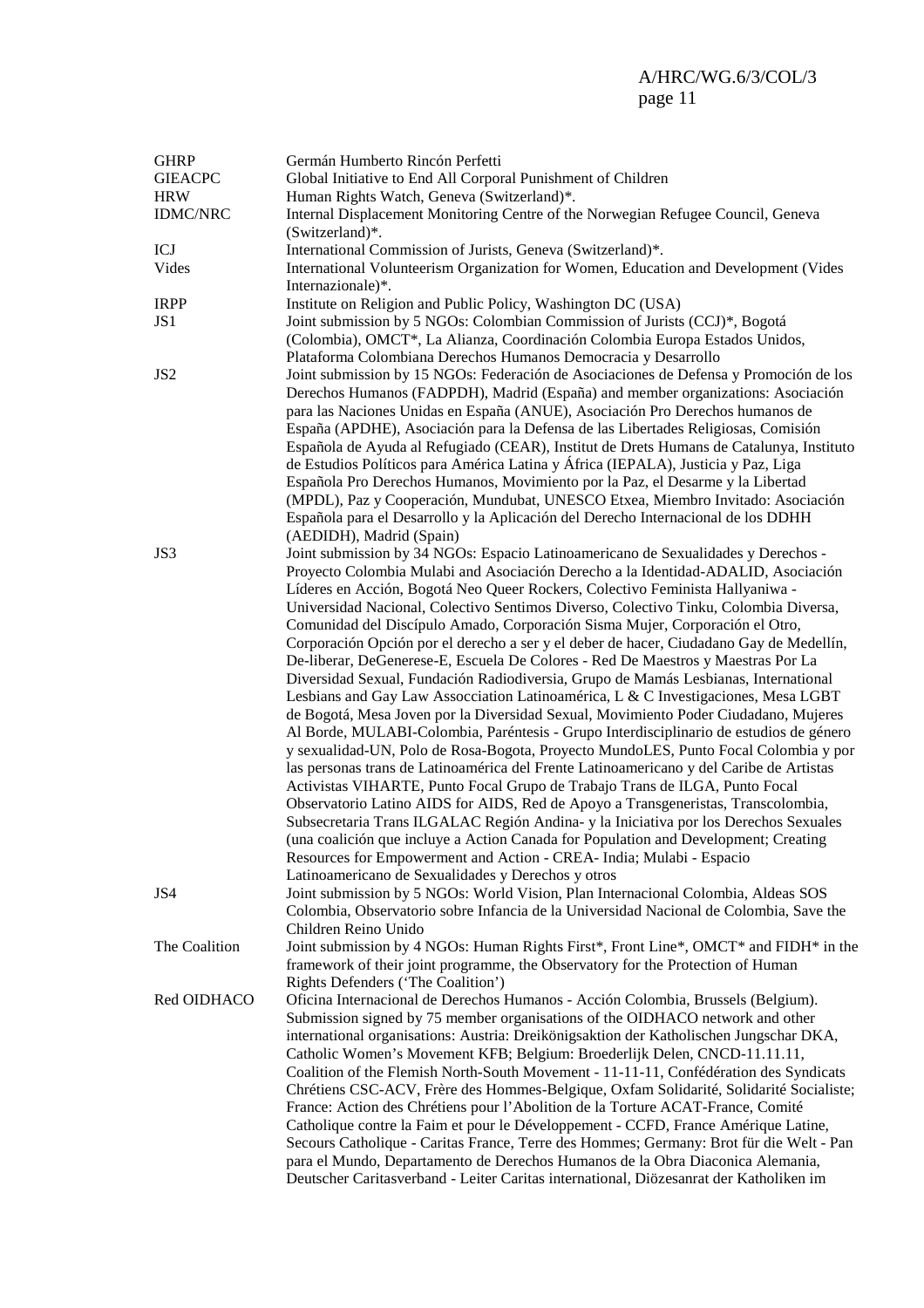|                  | Bistum Aachen, kolko - Menschenrechte für Kolumbien e.v., kolumbienkampagne berlin,        |
|------------------|--------------------------------------------------------------------------------------------|
|                  | Kolumbiengruppe Nürtingen e.v., Misereor e.v., Nicaragua-Verein Düsseldorf e.v.,           |
|                  | Nürnberger Menschenrechtszentrum, Pax Christi Alemania Fondo de Solidaridad Un             |
|                  | Mundo; Netherlands: Oxfam-Novib; Spain: Cooperacció, Federación de asociaciones de         |
|                  | defensa y promoción de los derechos humanos, Fundación Mundubat - País Vasco,              |
|                  | Intermón Oxfam, Taula Catalana por la Paz y los Derechos Humanos en Colombia               |
|                  | (Generalitat de Catalunya, Fons Català de Cooperación al Desenvolupament, Ajuntament       |
|                  | de Barcelona, Ajuntament de Lleida, Ajuntament de Sant Cugat del Vallès, Ajuntament de     |
|                  | Santa Pau, Associació Catalana per la Pau, Colectiu Maloka - Colòmbia, Comissió            |
|                  | Catalana d'Ajuda al Refugiat-CEAR, Consell Nacional de la Joventut de Catalunya,           |
|                  | Entrepobles, Federació Catalana d'ONG per al Desenvolupament, Fundació Josep               |
|                  | Comaposada - UGT, Fundació Pau i Solidaritat - CCOO, Fundació Pagesos Solidaris,           |
|                  | Fundació per la Pau, Justícia i Pau, Lliga dels Drets dels Pobles, Moviment per la Pau,    |
|                  | Solidara - Intersindical-CSC), Sindicatos de Catalunia (Comisiones Obreras-CCOO, Unión     |
|                  | General de Trabajadores - UGT, Intersindical - CSC); Sweden: Colombianätverket,            |
|                  | Diakonía Suecia, Forum Syd, Fundación Sueca para los Derechos Humanos, Swedish             |
|                  | Fellowship of Reconciliation SweFOR; Switzerland: Arbeitsgruppe Schweiz-Kolumbien          |
|                  | ask (Grupo de Trabajo Suiza - Colombia), Asamblea Internacional por la Paz en Colombia     |
|                  | y en el Mundo-sección Suiza, Bethlehem Mission Immensee, Caritas Schweiz; United           |
|                  | Kingdom and Ireland: British and Irish Agencies working in Colombia-ABColombia             |
|                  | (Christian Aid, Catholic Agency for Overseas Development CAFOD, Oxfam GB, Scottish         |
|                  | International Aid Fund -SCIAF, Trocaire), Justice for Colombia; International              |
|                  | organisations: Center on Housing Rights and Evictions COHRE, FoodFirst Information and     |
|                  | Action Network FIAN International, Franciscans International, International Federation for |
|                  | Human Rights FIDH, Peace Brigades International (Observer).                                |
| <b>RWB</b>       | Reporters Without Borders, Paris (France)*.                                                |
| <b>TRANS-SER</b> | Red de Apoyo a Transgeneristas, Bogotá (Colombia)                                          |
| WFTU             | World Federation of Trade Unions/Federacion Sindical Mundial (FSM), Geneva                 |
|                  | $(Switzerland)^*$ .                                                                        |

**2** JS3 (34 organizaciones), pages 1-2.

**3** JS3 (34 organizaciones), pages 1-2.

**5** Amnesty International, page 4. See also AI's document: *International Criminal Court: Declarations amounting to prohibited reservations to the Rome Statute* (IOR 40/032/2005).

**6** Amnesty International, page 8-9.

**7** Amnesty International, page 3.

**8** Amnesty International, page 3. See also submissions from Reporters without Borders, World Federation of Trade Unions, Vides Internazionale.

- **9** Vides Internazionale, page 2.
- **<sup>10</sup>** Vides Internazionale, page 3.
- **<sup>11</sup>** Conscience and Peace Tax International, page 5.
- **<sup>12</sup>** Human Rights Watch, page 3.
- **<sup>13</sup>** Human Rights Watch, page 3.
- **<sup>14</sup>** Human Rights Watch, page 4.
- **<sup>15</sup>** Red OIDHACO page 9. See also Joint Submission 2.
- **<sup>16</sup>** Red OIDHACO page 9. See also Joint Submission 2; CCJ-OMCT-LA-CC-PCDHDD, page 10.

**<sup>17</sup>** Red OIDHACO, page 9. See also Joint Submission 2.

**<sup>18</sup>** Colombian Commission of Jurists, OMCT, La Alianza, Coordinacion Colombia-Europa-Estados Unidos, Plataforma Colombiana Derechos Humanos Democracia y Desarrollo, page 11.

**<sup>4</sup>** JS3 (34 organizaciones), pages 1-2.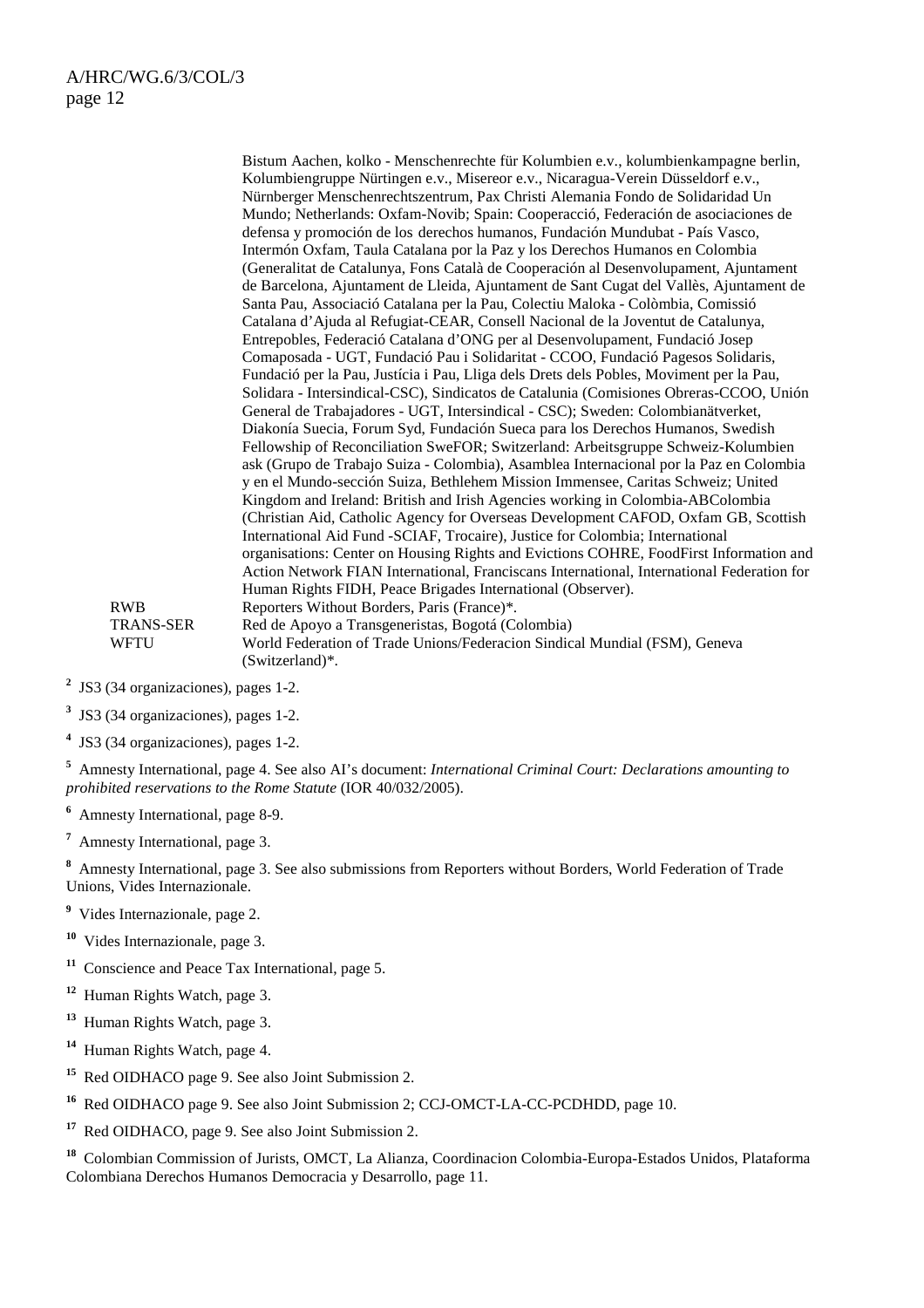- Red OIDHACO, pages 9-10. See also Joint Submission 2; CCJ-OMCT-LA-CC-PCDHDD, page 11.
- CCJ-OMCT-LA-CC-PCDHDD page 1.
- CCJ-OMCT-LA-CC-PCDHDD page 4.
- Red OIDHACO pages 1-2. See also Joint Submission 2.
- Red OIDHACO pages 1-2.
- Red OIDHACO pages 1-2.
- JS3 (34 organizations), pages 1-3. See submission for cases cited.
- Colombia Diversa, pages 1-7. See also submission from Trans-Ser.

 Amnesty International, page 5. See also submission from Human Rights Watch, pages 6-7; CCJ-OMCT-LA-CC-PCDHDD pages 1-11.

- Amnesty International, page 5. See also submission from Human Rights Watch, pages 6-7.
- Amnesty International, page 5. See also submission from Human Rights Watch, pages 6-7.
- Human Rights Watch, page 1.
- Red OIDHACO, pages 2-3. See also Joint Submission 2.
- Human Rights Watch, page 2. See also submission from CCJ-OMCT-LA-CC-PCDHDD page 5.
- Human Rights Watch, page 1.
- Human Rights Watch, page 2.
- Human Rights Watch, pages 2-3.
- Human Rights Watch, pages 2-3.
- Red OIDHACO, page 5. See submission for cases cited as examples.
- Amnesty International, page 6. See also Human Rights Watch submission.
- Amnesty International, page 6. See also Human Rights Watch submission.
- Human Rights Watch, page 1.
- CCJ-OMCT-LA-CC-PCDHDD page 2.
- CCJ-OMCT-LA-CC-PCDHDD page 2.
- CCJ-OMCT-LA-CC-PCDHDD page 2.
- Red OIDHACO, pages 2-3. See also Joint Submission 2.
- Amnesty International, page 5.
- Amnesty International, page 5. See also submission from Red OIDHACO, pages 2-3.
- The Coalition, page 2. See also information on individual cases. See also CCJ-OMCT-LA-CC-PCDHDD, page 10.
- The Coalition, page 1.
- Red OIDHACO, pages 7-9. See also Joint Submission 2.
- Amnesty International, page 5.

 Federacion Sindical Mundial (FSM)/World Federation of Trade Unions (WFTU), page 4. See also submission from CCJ-OMCT-LA-CC-PCDHDD, page 11.

- Human Rights Watch, pages 4-5.
- Red OIDHACO, pages 4-5. See also Joint Submission 2.
- JS3 (34 organizations) pages 7-8.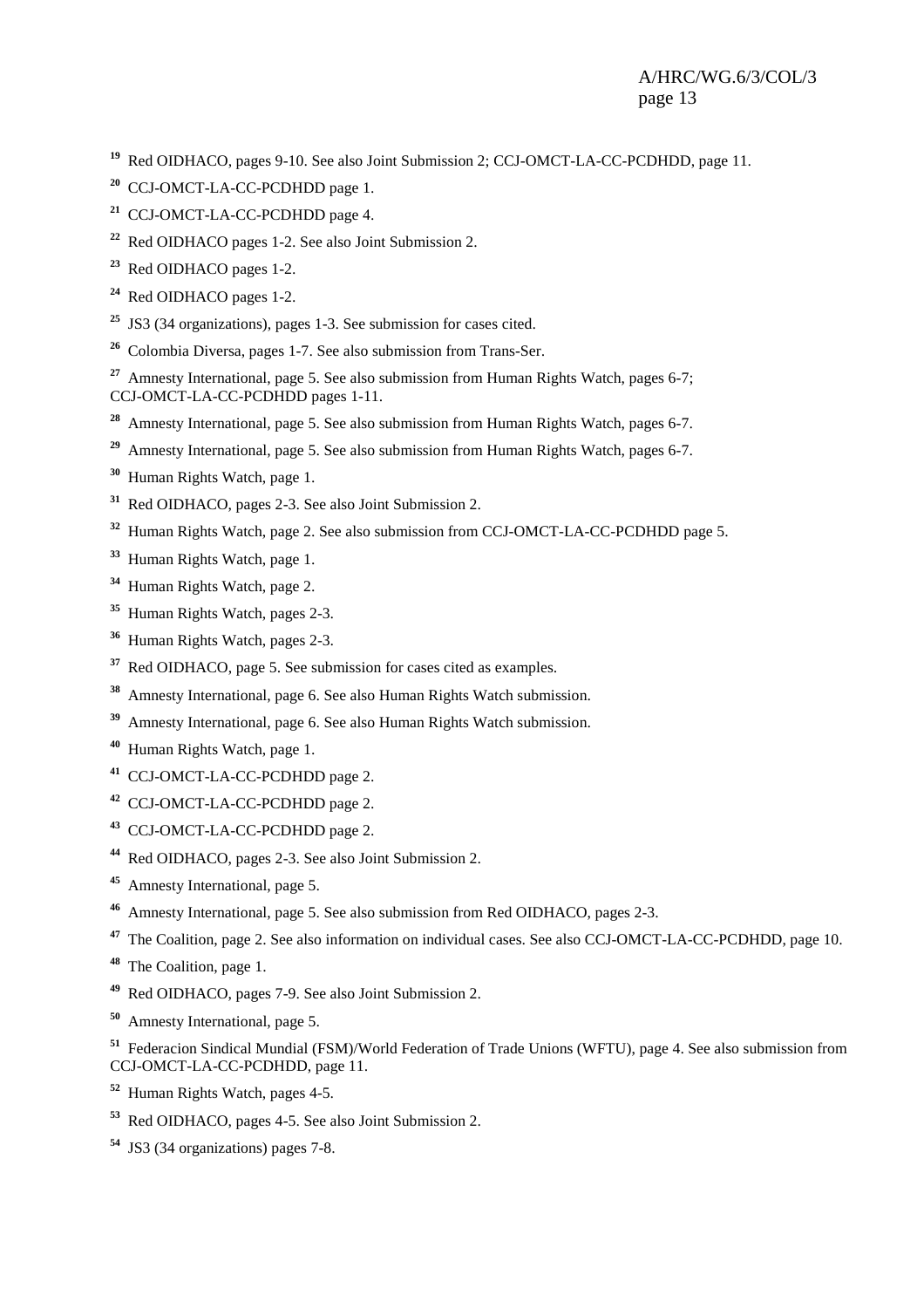#### A/HRC/WG.6/3/COL/3 page 14

 Comité de América latina y el Caribe para la Defensa de los Derechos de la Mujer/Latin American Committee for the Defence of Women's Rights (CLADEM), pages 2-3.

 Comité de América latina y el Caribe para la Defensa de los Derechos de la Mujer/Latin American Committee for the Defence of Women's Rights (CLADEM), pages 2-3.

 Comité de América latina y el Caribe para la Defensa de los Derechos de la Mujer/Latin American Committee for the Defence of Women's Rights (CLADEM), page 3.

 Comité de América latina y el Caribe para la Defensa de los Derechos de la Mujer/Latin American Committee for the Defence of Women's Rights (CLADEM), page 3.

Amnesty International, page 4.

CCJ-OMCT-LA-CC-PCDHDD page 3.

Conscience and Peace Tax International (CPTI), page 1.

Vides Internazionale, page 3. CCJ-OMCT-LA-CC-PCDHDD page 3.

Human Rights Watch, page 1.

Amnesty International, page 6.

Amnesty International, page 4.

 Amnesty International, page 8-9. See also CCJ-OMCT-LA-CC-PCDHDD, page 3; Joint submission by JS4 (World Vision, Plan Internacional Colombia, Aldeas SOS Colombia, Observatorio sobre Infancia de la Universidad Nacional de Colombia, Save the Children Reino Unido) page 8.

JS3 (34 organizations) page 6. See submission for cases cited.

Global Initiative to End All Corporal Punishment of Children, page 2.

Global Initiative to End All Corporal Punishment of Children, pages 1-2.

 JS4 (World Vision, Plan Internacional Colombia, Aldeas SOS Colombia, Observatorio sobre Infancia de la Universidad Nacional de Colombia, Save the Children Reino Unido) page 9.

Amnesty International, page 3.

Human Rights Watch, page 1.

Red OIDHACO, page 5.

CCJ-OMCT-LA-CC-PCDHDD, page 7.

Red OIDHACO, page 5. See also Joint Submission 2.

Amnesty International, page 4.

Amnesty International, page 4.

Red OIDHACO, page 6. See also Joint Submission 2.

 JS3 (34 organizations), page 8. On individual case, see also submission on individual case by lawyer Germán Humberto Rincón.

 JS4 (World Vision, Plan Internacional Colombia, Aldeas SOS Colombia, Observatorio sobre Infancia de la Universidad Nacional de Colombia, Save the Children Reino Unido) pages 1-2.

 JS4 (World Vision, Plan Internacional Colombia, Aldeas SOS Colombia, Observatorio sobre Infancia de la Universidad Nacional de Colombia, Save the Children Reino Unido) pages 1-2.

Institute on Religion and Public Policy, pages 1-2.

Institute on Religion and Public Policy, pages 1-2.

Institute on Religion and Public Policy, page 1.

Conscience and Peace Tax International (CPTI), page 3.

Conscience and Peace Tax International (CPTI), page 5.